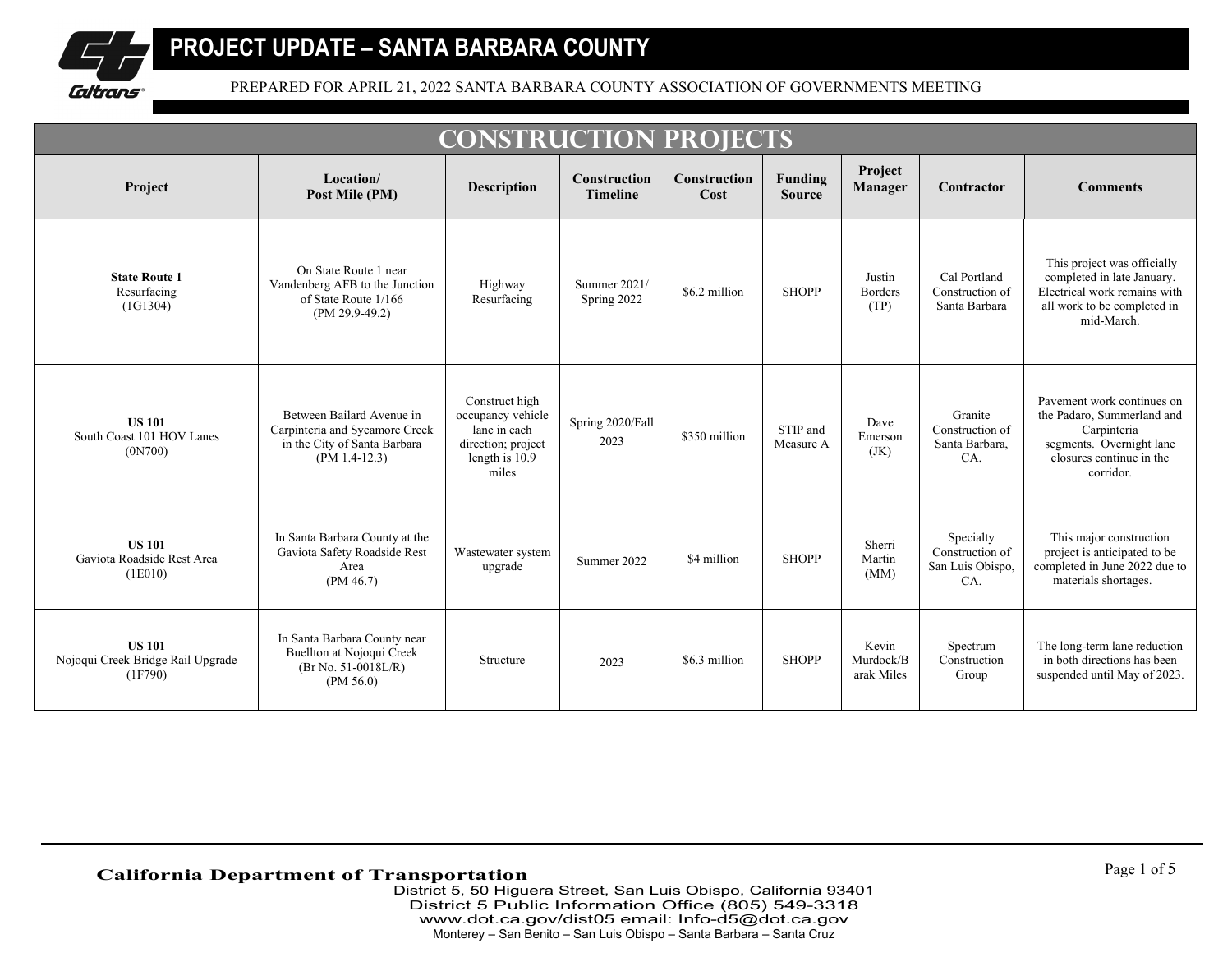

|                                                                   |                                                                                                                                      |                                                 |                                 | <b>CONSTRUCTION PROJECTS</b> |                          |                                              |                                                       |                                                                                                                                                                                                                                                                                                                                     |
|-------------------------------------------------------------------|--------------------------------------------------------------------------------------------------------------------------------------|-------------------------------------------------|---------------------------------|------------------------------|--------------------------|----------------------------------------------|-------------------------------------------------------|-------------------------------------------------------------------------------------------------------------------------------------------------------------------------------------------------------------------------------------------------------------------------------------------------------------------------------------|
| Project                                                           | Location/<br>Post Mile (PM)                                                                                                          | <b>Description</b>                              | Construction<br><b>Timeline</b> | <b>Construction</b><br>Cost  | Funding<br><b>Source</b> | Project<br>Manager<br>(Resident<br>Engineer) | Contractor                                            | <b>Comments</b>                                                                                                                                                                                                                                                                                                                     |
| <b>US 101</b><br>Butterfly Lane Ped Undercrossing<br>(1E040)      | In Santa Barbara County,<br>In Santa Barbara at<br><b>Butterfly Lane Underpass</b><br>(PM 11.01)                                     | <b>ADA</b><br>upgrade                           | Fall 2022                       | \$3.7 million                | <b>SHOPP</b>             | Dave<br>Emerson<br>(OV)                      | Construction                                          | Construction began in late<br>November. Pedestrian<br>undercrossing will be closed<br>for the duration of the project.                                                                                                                                                                                                              |
| <b>State Route 135</b><br>Resurfacing<br>(1G9704)                 | In Santa Barbara County<br>on State Route 135 from<br>Lakeview Road to the US<br>101 Interchange in Santa<br>Maria<br>(PM 11.7/17.8) | Resurfacing<br>and<br>upgrades to<br>curb ramps | Spring<br>2022/Winter<br>2022   | \$1.3 million                | <b>SHOPP</b>             | <b>Barak Miles</b><br>(TP)                   | FEC Future<br>Contractors<br>of Irvine.<br>CA.        | Construction began in January<br>2022. Curb ramp and gutter<br>work is now underway.                                                                                                                                                                                                                                                |
| <b>US 101/Highway 135</b><br><b>Bridge Replacement</b><br>(1F500) | Near Los Alamos<br>at Highway 101/135<br>Separation<br>(PM 70.9)                                                                     | <b>Bridge</b><br>replacement                    | Late Spring<br>2023             | \$15 million                 | <b>SHOPP</b>             | Sherri<br>Martin<br>(LB)                     | CalPortland<br>Construction<br>of Santa<br>Maria, CA. | Median bridgework continues<br>and a traffic switch is<br>anticipated in the next month<br>with SB traffic going onto the<br>new alignment. This will be<br>followed by a shift of NB<br>traffic onto median to begin<br>demo and construction of the<br>new bridge. Anticipated<br>completion date for<br>construction is May 2023 |
| Highway 166<br>Miller Street Signal Modification<br>(1K100)       | In Santa Maria at Miller<br><b>Street</b><br>(PM 12.74)                                                                              | Modify<br>Signal,<br>Reconstruct<br>Curb Ramps  | Fall<br>2021/Winter<br>2022     | \$785k                       | <b>SHOPP</b>             | <b>Barak Miles</b>                           | Construction                                          | Project began in mid-<br>November, New<br>touchless/push button fixtures<br>have been installed at this<br>intersection. All major work<br>for this project has been<br>completed.                                                                                                                                                  |
| Highway 154<br>(1C420)                                            | In Santa Barbara County<br>near Stagecoach and<br>Paradise Roads<br>(PM 22.9)                                                        | Bridge Work                                     | Spring 2021<br>Spring 2022      | \$15 million                 | <b>SHOPP</b>             | Sherri<br>Martin<br>(MM)                     | Certified<br>Coatings of<br>Fairfield,<br>CA.         | The construction has<br>completed on this project<br>and plant establishment has<br>begun and is anticipated to<br>be completed in May<br>2023.                                                                                                                                                                                     |

**California Department of Transportation**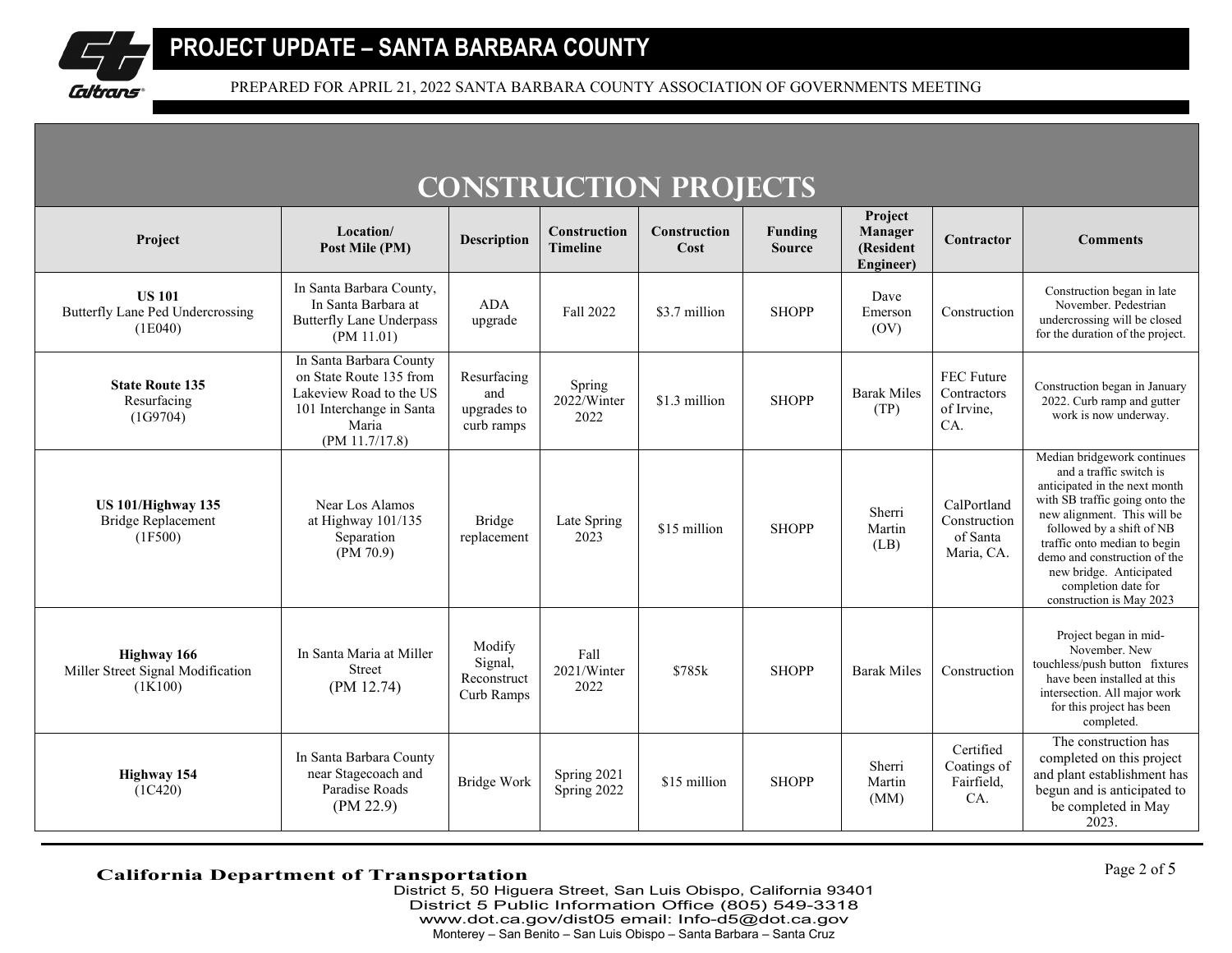

| PROJECTS IN DEVELOPMENT                                                |                                                                                                                                                                                                                            |                                                                                              |                                 |                             |                                 |                       |                   |                                                                                          |
|------------------------------------------------------------------------|----------------------------------------------------------------------------------------------------------------------------------------------------------------------------------------------------------------------------|----------------------------------------------------------------------------------------------|---------------------------------|-----------------------------|---------------------------------|-----------------------|-------------------|------------------------------------------------------------------------------------------|
| Project                                                                | Location                                                                                                                                                                                                                   | <b>Description</b>                                                                           | Construction<br><b>Timeline</b> | <b>Construction</b><br>Cost | <b>Funding</b><br><b>Source</b> | Project<br>Manager    | Phase             | <b>Comments</b>                                                                          |
| Highway 1/246<br>Lompoc CAPM<br>(1H010)                                | In Santa Barbara<br>County in Lompoc<br>on Route 246 from<br>0.3 mile west of V<br>street to West<br>Junction Route<br>$1/246$ and on<br>Route 1 from West<br>Junction Route<br>$246/1$ to East<br>Junction Route<br>246/1 | Pavement<br>preservation                                                                     | 2022                            | \$16.2 million              | <b>SHOPP</b>                    | Justin Borders        | Completed<br>PS&E | Contract award expected in July 2022                                                     |
| Highway 1, US 101, State<br>Route 154<br>Deck Seal Project<br>(1K6904) | In various<br>locations in Santa<br>Barbara County                                                                                                                                                                         | Apply<br>methacrylate<br>deck seal and<br>polyester<br>overlay on<br>existing<br>structures. | 2021-2022                       | \$2.4 million               | $SB-1$                          | Kelly Mcclain<br>(DB) | PS&E              | Contract was awarded to Myers and<br>Sons Construction of Sacramento, CA.                |
| <b>Former Highway 225</b><br>Las Positas Retaining Wall<br>(1C190)     | In the City of<br>Santa Barbara just<br>south of US 101<br>along Arroyo<br><b>Burro Creek</b><br>(PM 1.5)                                                                                                                  | Repair<br>retaining wall                                                                     | 2017-2018                       | \$1 million                 | <b>SHOPP</b>                    | Meg Henry             | PS&E              | Project is suspended until further notice.                                               |
| <b>US 101</b><br>Refugio Bridge Replacement<br>(1C950)                 | In Santa Barbara<br>County 9 miles<br>northwest of<br>Goleta at Refugio<br>Road<br>Undercrossing<br>(PM R36.6)                                                                                                             | Bridge<br>replacement                                                                        | Spring 2024                     | \$43 million                | <b>SHOPP</b>                    | Sherri Martin         | PS&E              | Project is in the design phase. Final<br>environmental document was<br>completed 2/2021. |

## **California Department of Transportation**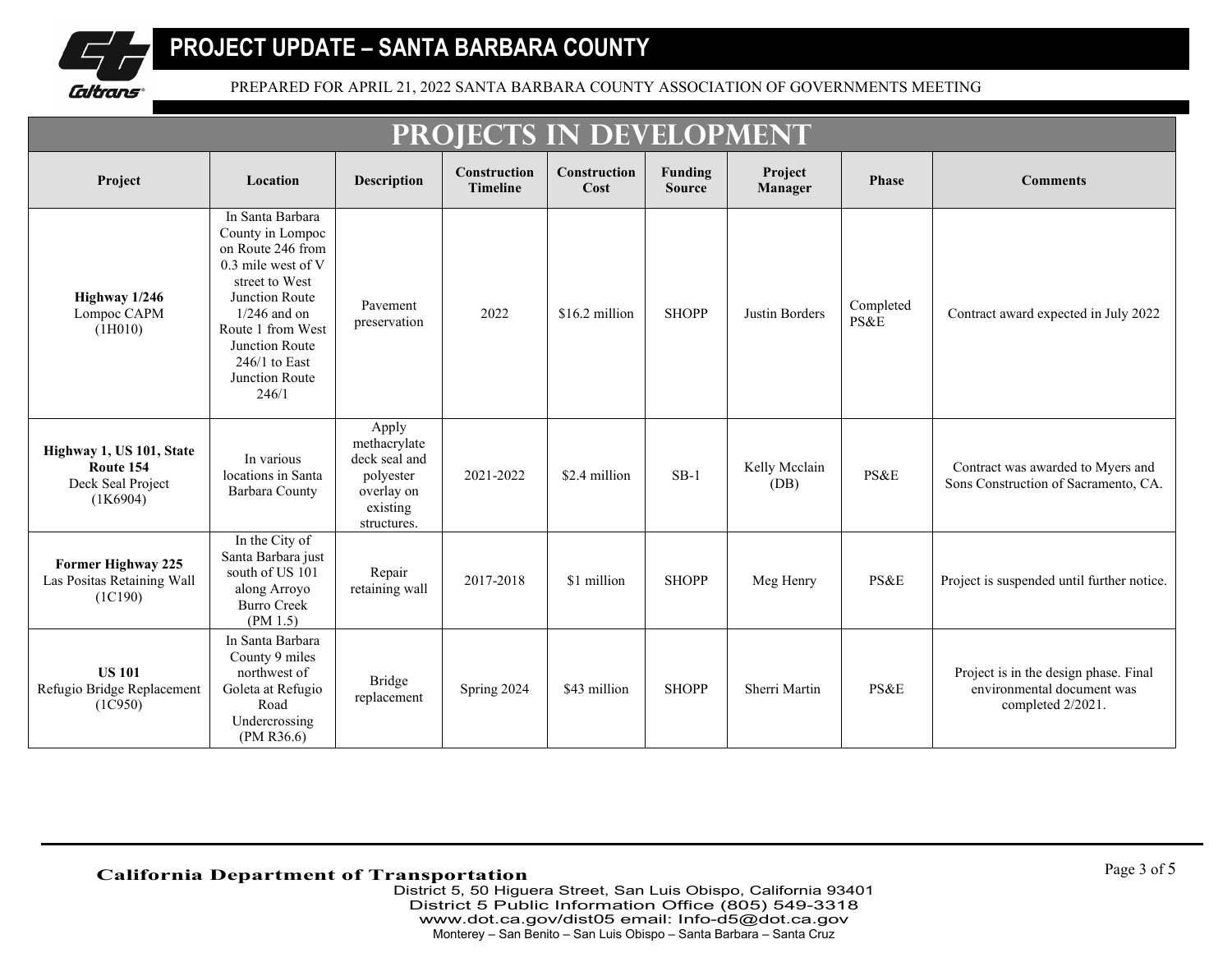

| PROJECTS IN DEVELOPMENT                                                       |                                                                                                                                                                             |                    |                                 |                             |                          |                           |                 |                                                                                               |
|-------------------------------------------------------------------------------|-----------------------------------------------------------------------------------------------------------------------------------------------------------------------------|--------------------|---------------------------------|-----------------------------|--------------------------|---------------------------|-----------------|-----------------------------------------------------------------------------------------------|
| Project                                                                       | Location                                                                                                                                                                    | <b>Description</b> | Construction<br><b>Timeline</b> | <b>Construction</b><br>Cost | Funding<br><b>Source</b> | Project<br>Manager        | <b>Phase</b>    | <b>Comments</b>                                                                               |
| Highway 217<br>San Jose Creek Bridge<br>Replacement<br>(1C360)                | In Santa Barbara<br>County, near Goleta<br>at the San Jose Creek<br>Bridge<br>$(Br \# 51 \ 0217)$<br>(PM 1.0)                                                               | Bridge replacement | Summer<br>2023-2024             | \$28 million                | <b>SHOPP</b>             | Justin<br><b>Borders</b>  | PS&E            | Currently in the design phase.                                                                |
| <b>Highway 154</b><br>Baseline/Edison Intersection<br>Improvements<br>(1H310) | In Santa Barbara<br>County, near Los<br>Olivos. From 0.2<br>mile west of Edison<br>Street/Baseline Ave<br>to 0.2 mile east of<br>Edison<br>Street/Baseline Ave<br>(PM 5.92) | Roundabout         | Summer<br>2023                  | \$7.7 million               | <b>SHOPP</b>             | Sherri<br>Martin          | <b>PS&amp;E</b> | Currently in the design phase.<br>Construction anticipated to begin<br>by March 2023.         |
| <b>Highway 154</b><br>Alamo Pintado Ped Bridge<br>(1C410)                     | In Santa Barbara<br>Cunty on route 154 at<br>Alamo Pintado<br>Pedestrian Bridge<br>(BR 51-0076Y)                                                                            | Replace Bridge     | Spring 2023                     | \$4 Million                 | <b>SHOPP</b>             | Sherri<br>Martin          | PS&E            | Project is in the design phase.<br>Construction anticipated to begin<br>January/February 2023 |
| Highway 1<br>Santa Maria River Bridge<br>Replacement<br>(1H440)               | In Santa Barbara<br>County (PM 50.3/50.6),<br>near Guadalupe, at the<br>Santa Maria River<br>Bridge No. 49-0042;<br>(PM $50.3/50.6$ ).                                      | Bridge replacement | 2023-2025                       | \$33 million                | <b>SHOPP</b>             | Justin<br><b>Boarders</b> | PS&E            | Currently in the design phase.                                                                |

# **California Department of Transportation**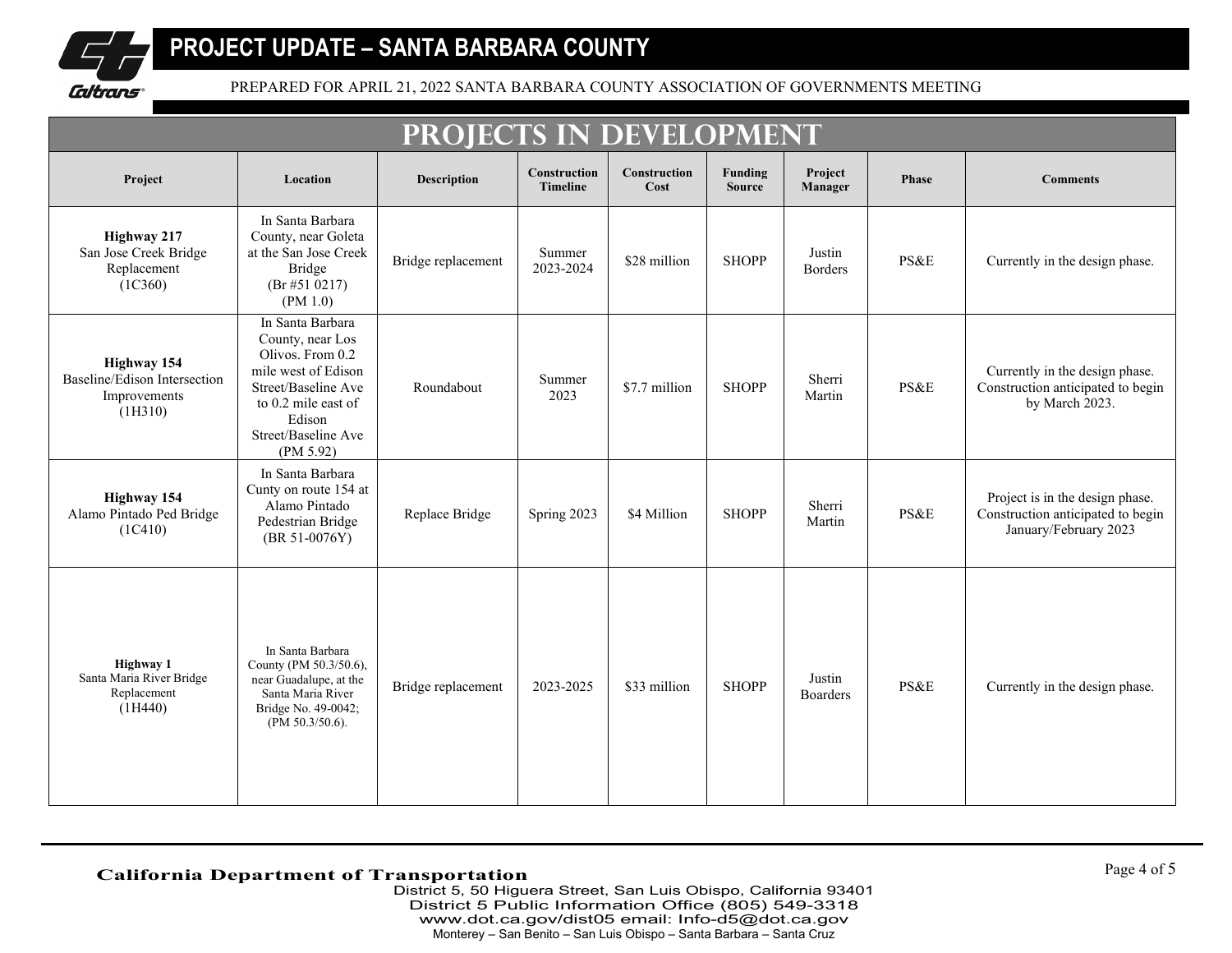

| PROJECTS IN DEVELOPMENT                                                   |                                                                                                                                                                   |                                                                                  |                                        |                             |                          |                          |              |                                                                                                                                                             |
|---------------------------------------------------------------------------|-------------------------------------------------------------------------------------------------------------------------------------------------------------------|----------------------------------------------------------------------------------|----------------------------------------|-----------------------------|--------------------------|--------------------------|--------------|-------------------------------------------------------------------------------------------------------------------------------------------------------------|
| Project                                                                   | Location                                                                                                                                                          | <b>Description</b>                                                               | <b>Construction</b><br><b>Timeline</b> | <b>Construction</b><br>Cost | Funding<br><b>Source</b> | Project<br>Manager       | <b>Phase</b> | <b>Comments</b>                                                                                                                                             |
| <b>US 101</b><br>Signals at Route 101/166<br>(1M750)                      | In Santa Maria on<br>Route 101 and in San<br>Luis Obispo County<br>at the Route 101 and<br>166 Interchange                                                        | Construction of<br>traffic signals at<br>$101/166$ /local roads<br>intersections | Summer<br>2022                         | \$1.2 million               | <b>SHOPP</b>             | Meg Henry                | PS&E         | PS&E submitted to Office<br>Engineer, Right to List target is<br>$2/22/22$ . Right-of-way re-<br>certification completed. Awaiting<br>environmental review. |
| Highway 1<br>San Antonio Creek Bridge<br>Scour Mitigation<br>$(05-1F810)$ | In Santa Barbara<br>County Near Lompoc<br>at San Antonio Creek<br>Bridge (Br. No. 51-<br>$0237$ L/R)                                                              | Upgrade sheet piling<br>and rock slope<br>protection                             | 2022                                   | \$2.8 million               | <b>SHOPP</b>             | <b>Barak</b><br>Miles    | PS&E/RW      | Construction expected to begin in<br>September 2022. Work could<br>begin in July depending on the<br>timing of the nesting season.                          |
| Highway 166/1<br>Guadalupe ADA<br>$(05-1E030)$                            | In Santa Barbara<br>County in Guadalupe<br>from Route 166 to<br>just south of Santa<br>Maria River Bridge<br>and on Route 166<br>from Route 1 to<br>Obispo Street | <b>ADA</b> Pedestrian<br>Infrastructure<br>improvements                          | 2028                                   | \$12.9 million              | <b>SHOPP</b>             | Mike Lew                 | PA&ED        | PA&ED is scheduled for<br>completion in early 2022.                                                                                                         |
| <b>US 101</b><br>San Jose Creek Bridge<br>Replacement<br>(1H430)          | In Santa Barbara<br>County on Highway<br>101 in Goleta at San<br>Jose Creek Bridge<br>$(Br# 51-0163L/R)$                                                          | Bridge replacement                                                               | Summer<br>2023-2024                    | \$20 million                | <b>SHOPP</b>             | Justin<br><b>Borders</b> | PS&E         | Project is currently in the design<br>phase.                                                                                                                |

# **California Department of Transportation**